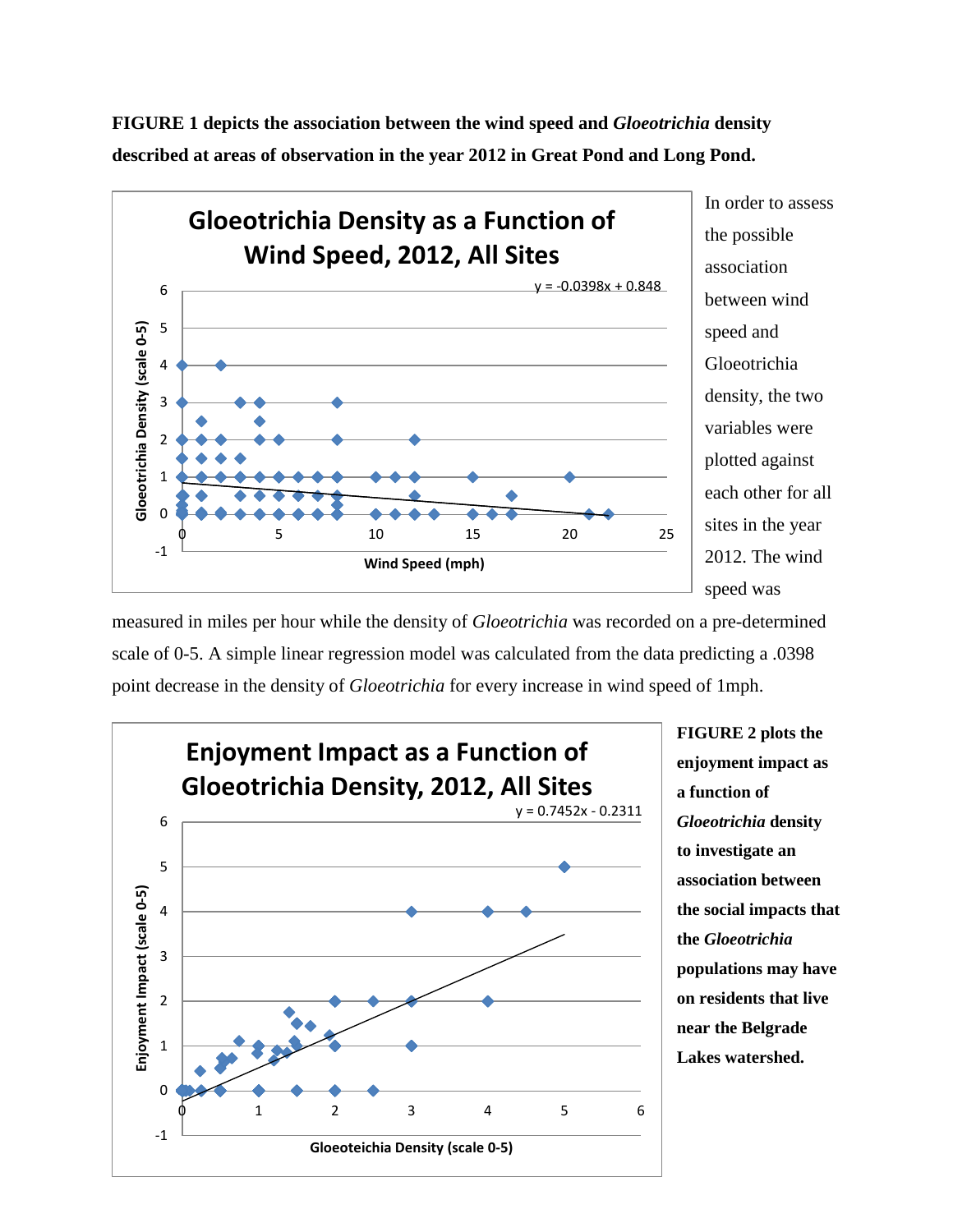Figure 2 presents the graphical comparison of *Gloeotrichia* density and the enjoyment impact measured by volunteers in this study. Data from 2012 portrays a positive relationship between the two variables, predicting a .7452 point increase in the enjoyment impact of residents for every 1 point increase in the recorded *Gloeotrichia* density in that year.



**FIGURE 3 depicts the average**  *Gloeotrichia*  **densities calculated from data gathered by volunteers in the Belgrade Lakes watershed community.** 

Figure 3 shows the distribution of *Gloeotrichia* density measurements in 2012, each site with its own display. The bars represent the average *Gloeotrichia* density reading for each site in the Great Pond and Long Pond combined. Sites DG1 and HH1, for example, appear to be the most heavily populated areas of *Gloeotrichia* in the watershed. Further statistical tests are required to determine if these averages are significantly different than those of other sites given for 2012. Reflectively, sites JT1 and JS1 have the lowest recorded averages in *Gloeotrichia* density and therefore may be areas of least concern in the lake. Again, further significance testing is required to determine how different these measures are from other sites.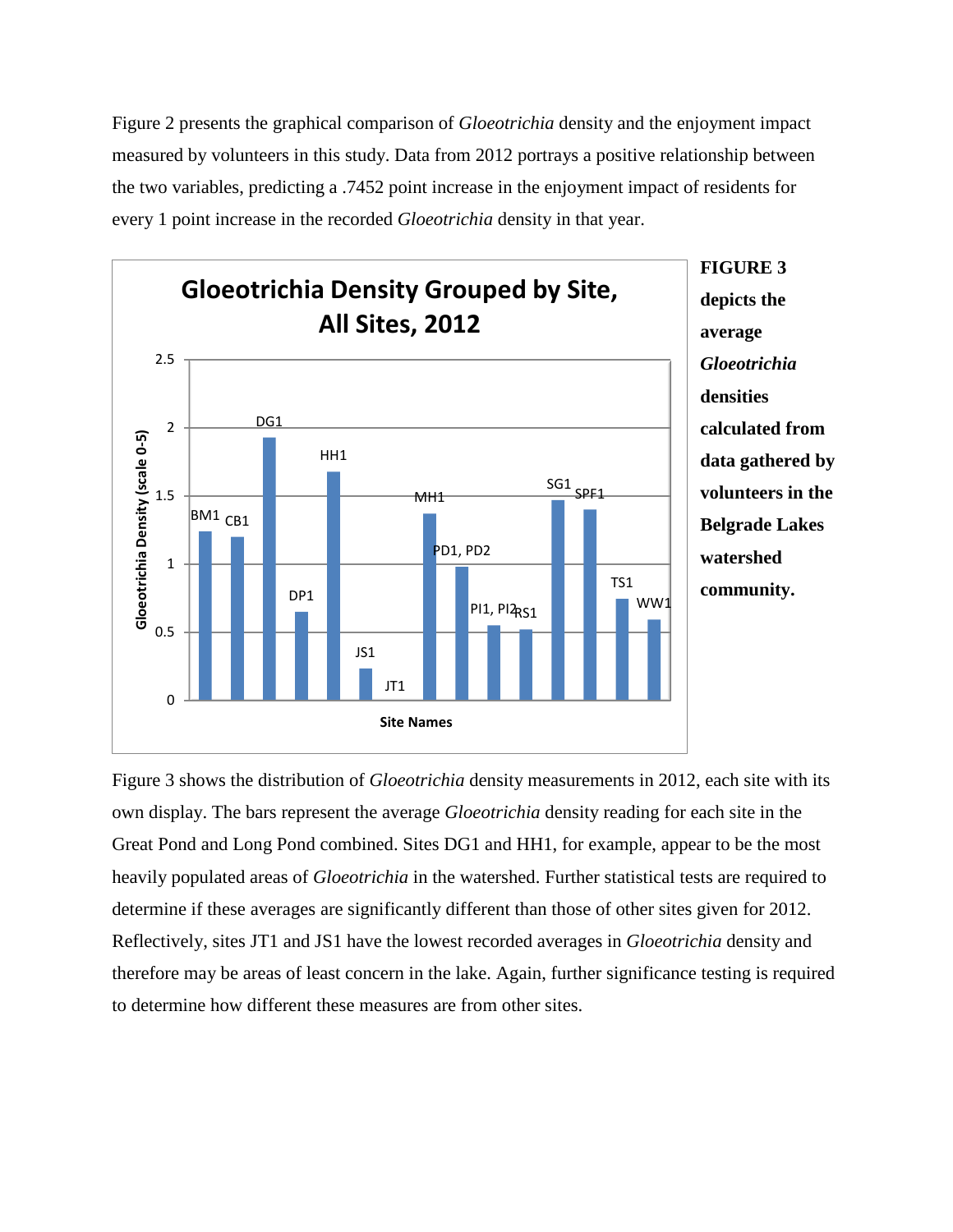

Figure 4 displays the mean *Gloeotrichia* density calculated for each year of this long-term study. We can see some variability in the *Gloeotrichia* density averages in this study, though 2005 and 2008 seem to be the years that experienced the highest algal populations. Conversely, 2009 appears to have been a year with relatively low *Gloeotrichia* densities. Significance tests are required to determine if these years are significantly different from others in the study. Identifying patterns in the weather experienced in these years may allow us to predict algal growth for the determined year based on weather speculations. Other environmental factors including temperature may also play a role in the growth patterns of this alga.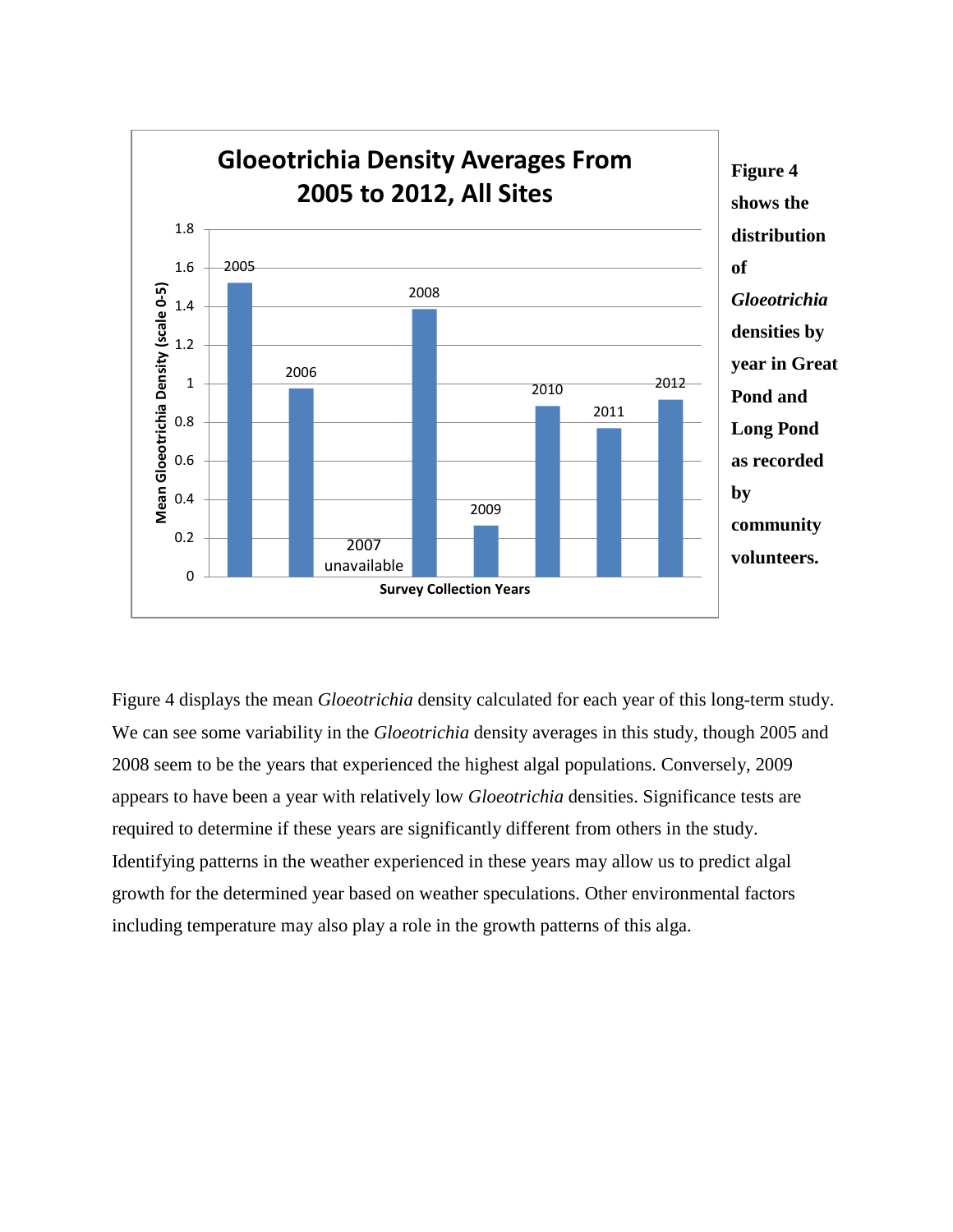

In order to view the distribution of recorded *Gloeotrichia* densities during the year 2012, a histogram was constructed depicting the number of observations within each of the values on the density scale of 0-5. Figure 5 portrays this histogram, showing the steady decrease in the number of observations within each category as the value of those categories increases. The frequency of densities at values 3, 4 and 5 are approximately equal.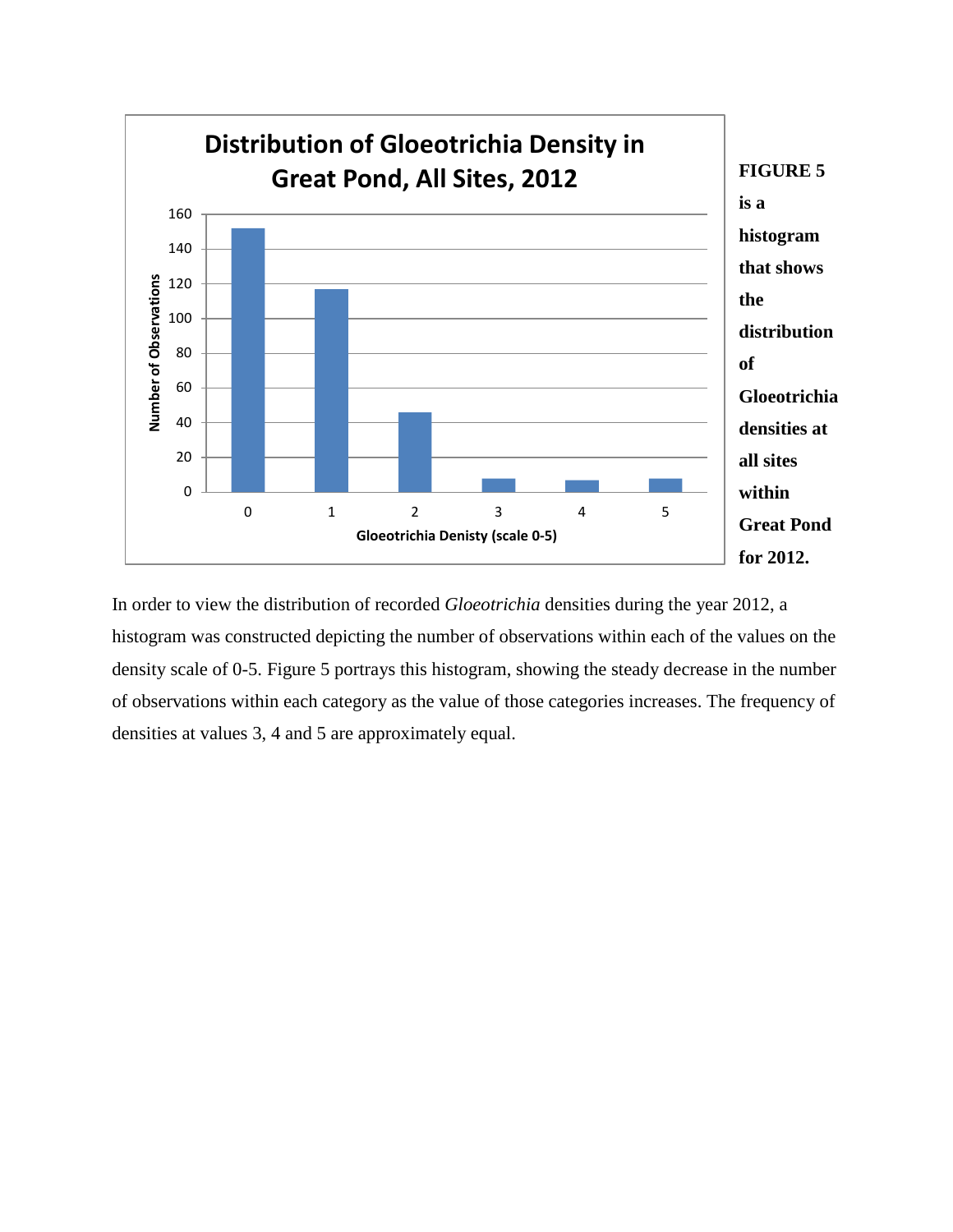

The histogram of *Gloeotrichia* density measurements in Long Pond for the year 2012 is depicted in Figure 6. This graph shows some variability in the distribution of recorded densities, but an overall decrease in the number of observations is seen as the *Gloeotrichia* density increases. The number of observations is much greater for a density value of one than of zero. The number of observations for densities two and three are approximately equal, and the frequency of densities four and five are much lower than values two and three.